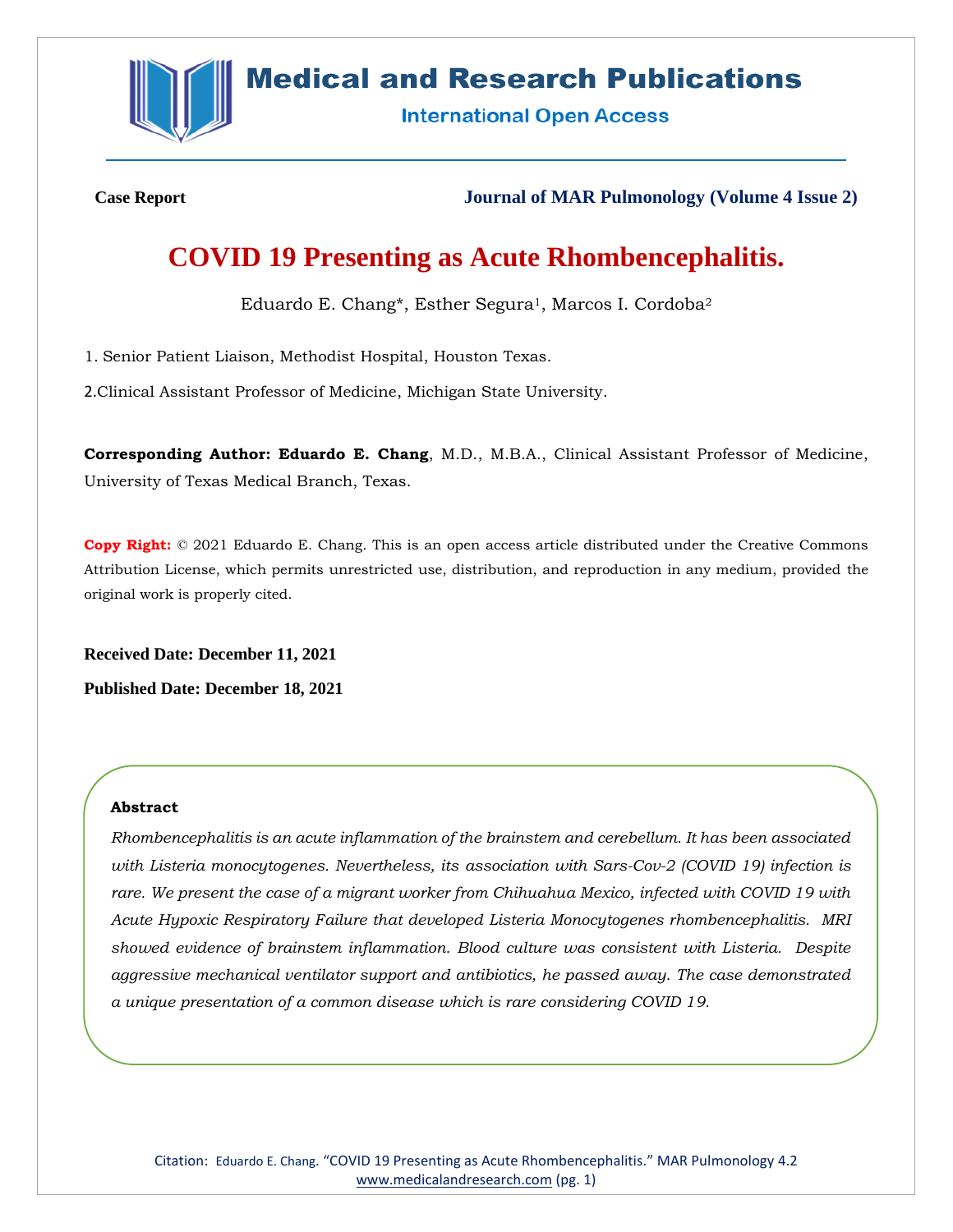**Patient:** Male, 57-year-old Male

**Final Diagnoses:** Rhombencephalitis, COVID 19, Sars-Cov-2, Acute Hypoxic Respiratory Failure, Sepsis, Pneumonia.

**Specialty:** Pulmonology, Critical Care, Neurology

**MeSH: Keywords:** COVID 19, Rhombencephalitis, Inflammation, Brainstem and Cerebellum Infarct.

**Objective:** Unusual clinical course

#### **Background**

Rhombencephalitis is an acute inflammation of the brainstem and cerebellum. It can present as encephalopathy, cranial neuropathies, cerebellar dysfunction. It has high morbidity and mortality. There have been several cases due to infections, inflammatory disorders, autoimmune encephalitis and paraneoplastic syndrome. The etiology of this patient was the possible consumption of infected cheese with listeria monocytopenia. With the Covid 19 pandemic and millions of infections we are seeing in the world, this remains a very rare cause of brainstem dysfunction and infarction. Most of these cases will present with the classic respiratory symptoms, anosmia, fever and the most severe ones with hypoxic respiratory failure. Nevertheless, a few rare cases like this have presented as a late complication with a very poor prognosis.

#### **Case**

57-year-old male, unvaccinated, with a history of hypertension and obesity. Presents with increased dyspnea, fever and shortness of breath. The patient's COVID PCR was positive. The patient had bilateral infiltrates on chest x-ray, he required supplemental oxygen 3 liters to start on the day of admission. Overall, his condition deteriorated and he required mechanical ventilation. During his course of treatment, he received Remdesivir, Decadron and broad-spectrum antibiotics. The patient had a decrease of sedation on day 5 and was noticed to have a poor neurological exam, not following commands, the patient was not waking up after sedation was discontinued. Neurology was consulted and lumbar puncture was performed that showed lymphocytic pleocytosis, White Blood Cell per lumbar puncture, 140/ mm^3 (95% lymphocytes and 5 % neutrophils), a protein concentration of 47 mg/dl and a glucose of 65. The Gram stain of the cerebrospinal fluid was negative for fungi and bacteria. The patient had been on penicillin for antibiotics, acyclovir was added, and ampicillin for presumed central nervous system infection. His White Blood Cells are 12 x 10^9 /l (85% Neutrophils). Liver function test and renal function were normal. His MRI showed gross brainstem inflammatory changes. The patient was not able to wean from the ventilator despite the fact his oxygenation and ventilator mechanics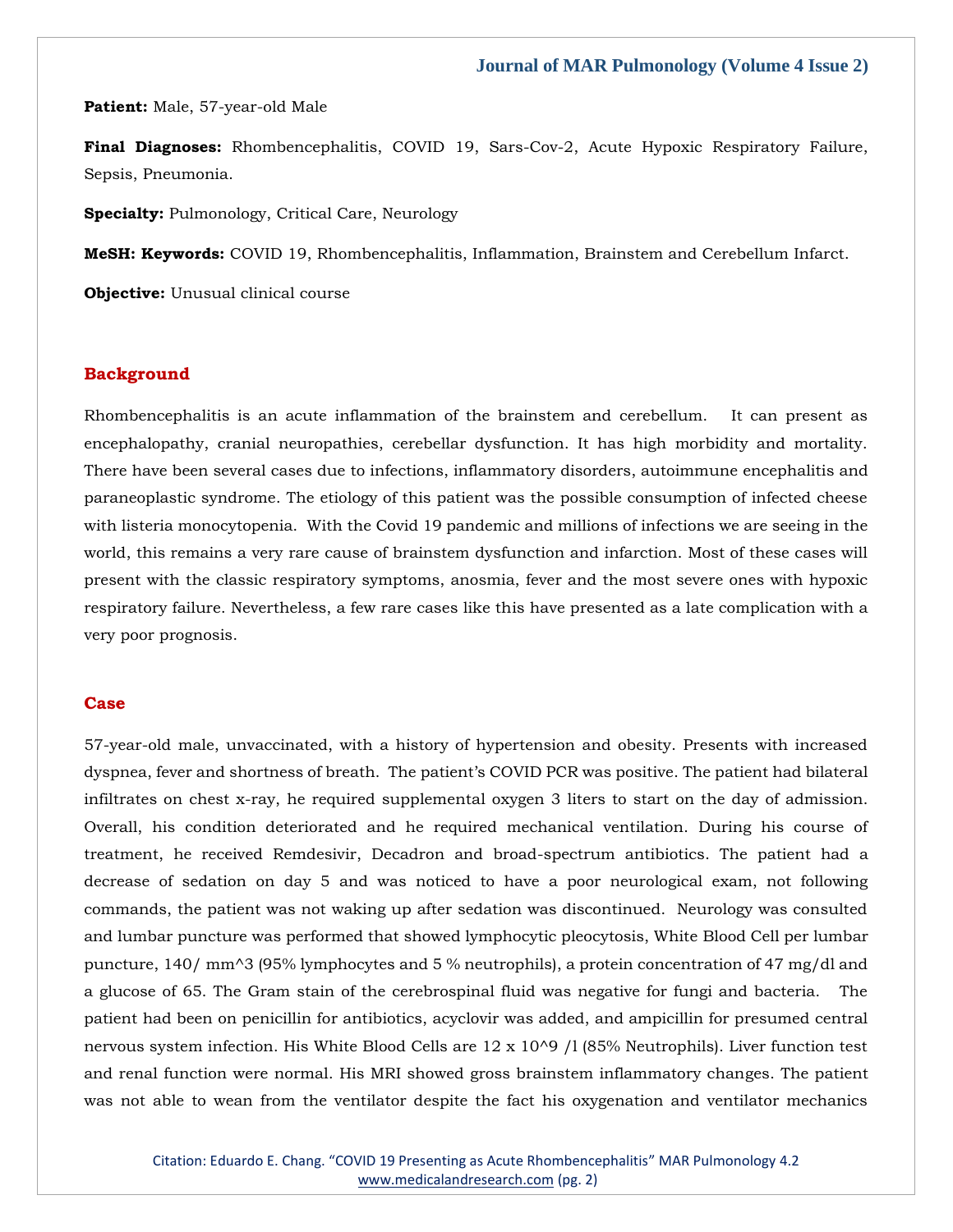improved. On day 5 his blood cultures were positive for listeria. The family in light of the presence of brainstem infarction and the fact the patient did not want long-term care decided to proceed with comfort care. The patient was extubated and passed away under hospice care.

#### **Discussion**

Listeria Monoyctognesis is a common cause of central nervous system infection. It has been reported to cause rhombencephalitis. This has very high mortality with prolonged neurologic sequelae. Studies have reported up to 11 % to be related to listeriosis in brainstem infarction. Nerveless, its incidence in COVID is very rare **(**13**)**. The patient was a Hispanic male with a family that came to visit from Mexico. He ate cheese and fruits from his hometown. Review of symptoms, he did have a fever, Upper Respiratory Infection and headaches in his prodromal phase. He was diagnosed with COVID and subsequently develop respiratory failure. His blood cultures returned as positive on day 5 and listeria and Lumbar Puncture confirmed the lymphocytic pleocytosis consistent with the MRI history and culture. This patient was non vaccinated but also had a BMI of 30, making him obese and pre-diabetic. His CRP was elevated, and other inflammatory markers were consistent with COVID 19 respiratory failure. Liver function test, creatine, urine, West Nile, HIV 1 and 2, and RPR were negative.

Listeria monocytogenes in their non-invasive form is usually a self-limiting illness. This means that a majority of infected individuals will improve without the need for medical care. The elderly, pregnant women and anyone immunocompromised is most at risk for contracting the more severe foodborne disease called Listeriosis. The pathogen received its name from British surgeon Joseph Lister, Listeria can be found living unsuspectingly in soil, water, and vegetation which often leads to food contamination. L. monocytogenes is contracted by eating food contaminated with the bacteria. **(**1**)** This specific pathogen is very hardy and can grow in a wide range of environments and temperatures from 39°F (4°C) (the temperature of your refrigerator) to 98.6°F (37°C) (your body internal temperature). It can even be found in wet damp areas such as drains, and it has an incubation period that can vary from three to 70 days. It is often isolated in cattle, sheep, fowl and can be found in dairy products, fruits and vegetables. **(**3**)**

Listeria monocytogenes is a Gram-positive bacterium, in the division Firmicutes, it is a facultative anaerobic bacterium, capable of surviving in the presence or absence of oxygen. It can grow at varying temperatures, as low as 0 °C permits multiplication at typical refrigeration temperatures, greatly increasing its ability to evade control in foods **(**5**)**. It is motile via flagella at 30 °C and below, but usually not at 37 °C. Listeria monocytogenes can instead move within eukaryotic cells by explosive polymerization of actin filaments known as comet tails or actin rockets. Because of its frequent pathogenicity to pregnant mothers, they are often advised not to consume unpasteurized dairy products, especially soft cheeses because it can cause meningitis in a newborn. The soft cheeses to avoid are the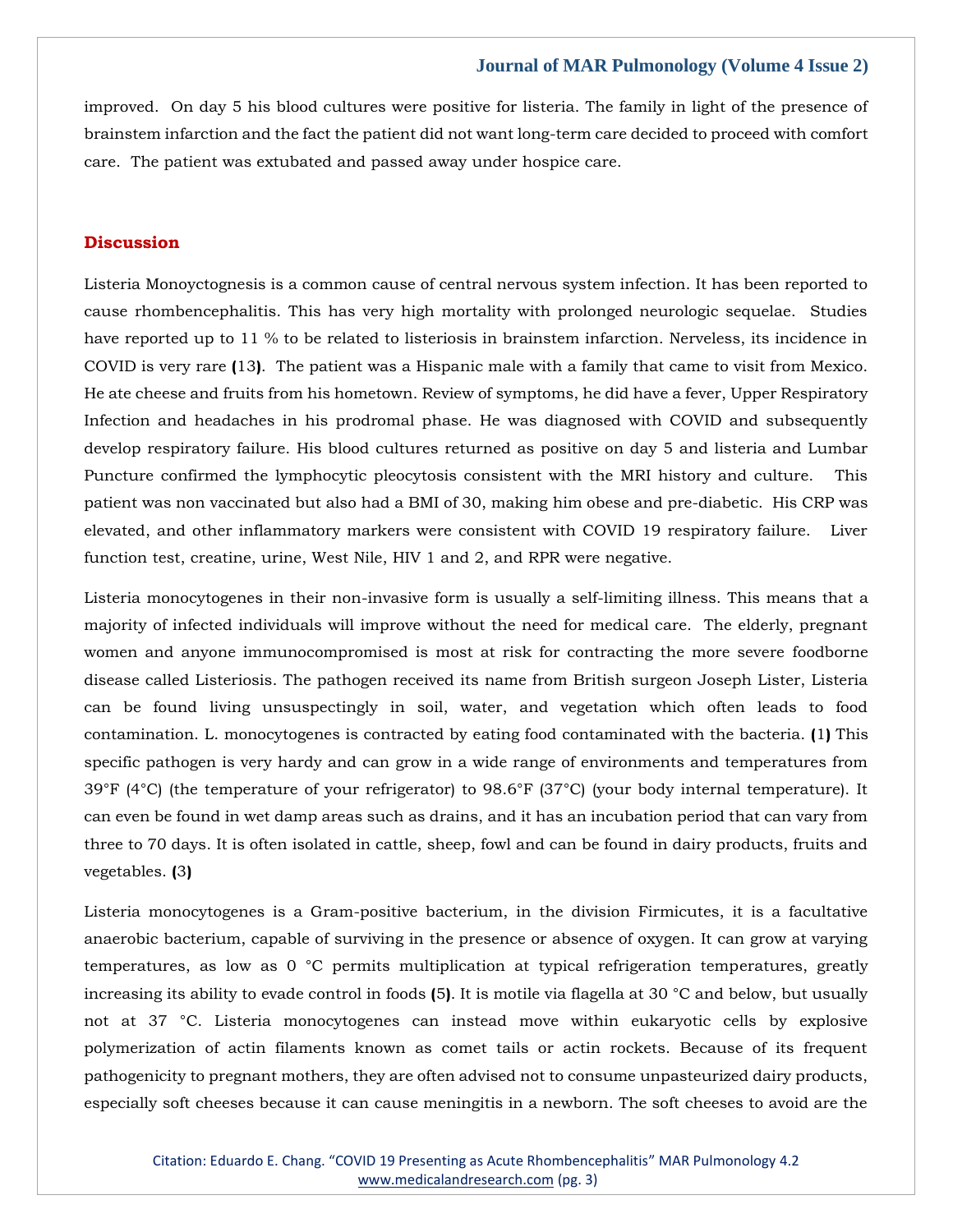mold-ripened soft cheese, such as brie, camembert and chevre (a type of goat's cheese) and others with a similar rind. **(**4**)** Other cheeses recommended avoiding are soft, blue-veined cheeses such as Danish blue or gorgonzola, because they are also made with a mold and they can contain listeria. Due to the long incubation period and how it acts at different temperatures, it is difficult to investigate and determine where the contaminated food originated. For this reason, Listeria statistically is one of the most fatal bacteria, with death rates near 25%, this in comparison to Salmonella which has mortality rates of less than 1%. In the US it is estimated 1,600 people are infected each year. **(**2**)** Epidemiological data has revealed that Listeria is at least in 37 mammalian species and in several species of birds. The route of infections is the gastrointestinal tract through foods such as raw milk, eggs, ice cream, raw fruits and vegetables, fermented raw-meat sausages, cooked poultry and meats of all types. **(**7**)**

The CDC's Listeria Initiative has categorized the genus Listeria as follows, it contains seven species (monocytogenes, ivanovii, seeligeri, innocua, welshimeri, martii, and grayi), two of which are pathogenic. L. monocytogenes is pathogenic to humans and animals; L. ivanovii (previously L. monocytogenes serotype 5) primarily infects animals and very rarely causes disease in humans. Serotyping differentiates isolates of Listeria below the species level. Serotypes are designated based on the immunoreactivity of two cell surface structures, the O and H antigens. Twelve serotypes of L. monocytogenes (1/2a, 1/2b,  $1/2c$ , 3a, 3b, 3c, 4a, 4b, 4c, 4d, 4e, and 7) are recognized, three of which  $(1/2a, 1/2b,$  and 4b) cause most (95%) human illness; serotype 4b is the one most associated with outbreaks.

The pathogenesis of L. monocytogenes centers on its ability to survive and multiply in phagocytic host cells. It seems that Listeria originally evolved to invade membranes of the intestines, as an intracellular infection, and developed a chemical mechanism to do so. This involves a bacterial protein called internalin (InlA/InlB), which attaches to a protein on the intestinal cell membrane "cadherin" and allows the bacteria to invade the cells through a zipper mechanism. These adhesion molecules can also be found in two other unusually tough barriers in humans, the blood-brain barrier and the fetal–placental barrier. This may explain the apparent affinity that L. monocytogenes has for causing meningitis and affecting babies in utero. Once inside the cell, L. monocytogenes rapidly acidify the lumen of the vacuole formed around it during cell entry to activate listeriolysin O, a cholesterol-dependent cytolysin capable of disrupting the vacuolar membrane. This frees the pathogen and gives it access to the cytosol of the cell, where it continues its pathogenesis. **(**6**)** Motility in the intracellular space is provided by actin assembly-inducing protein, which allows the bacteria to use the host cell's actin polymerization machinery to polymerize the cytoskeleton to give a "boost" to the bacterial cell so it can move in the cell. The same mechanism also allows the bacteria to travel from cell to cell.

Those persons who suffer a Listeria infection that does not resolve on its own, can have numerous complications and possibly severe ones. The most common complication is septicemia, with meningitis being the second most common. Other complications can include encephalitis, brain abscess, endocarditis, septic arthritis, osteomyelitis, and localized infection, either internally or of the skin. Death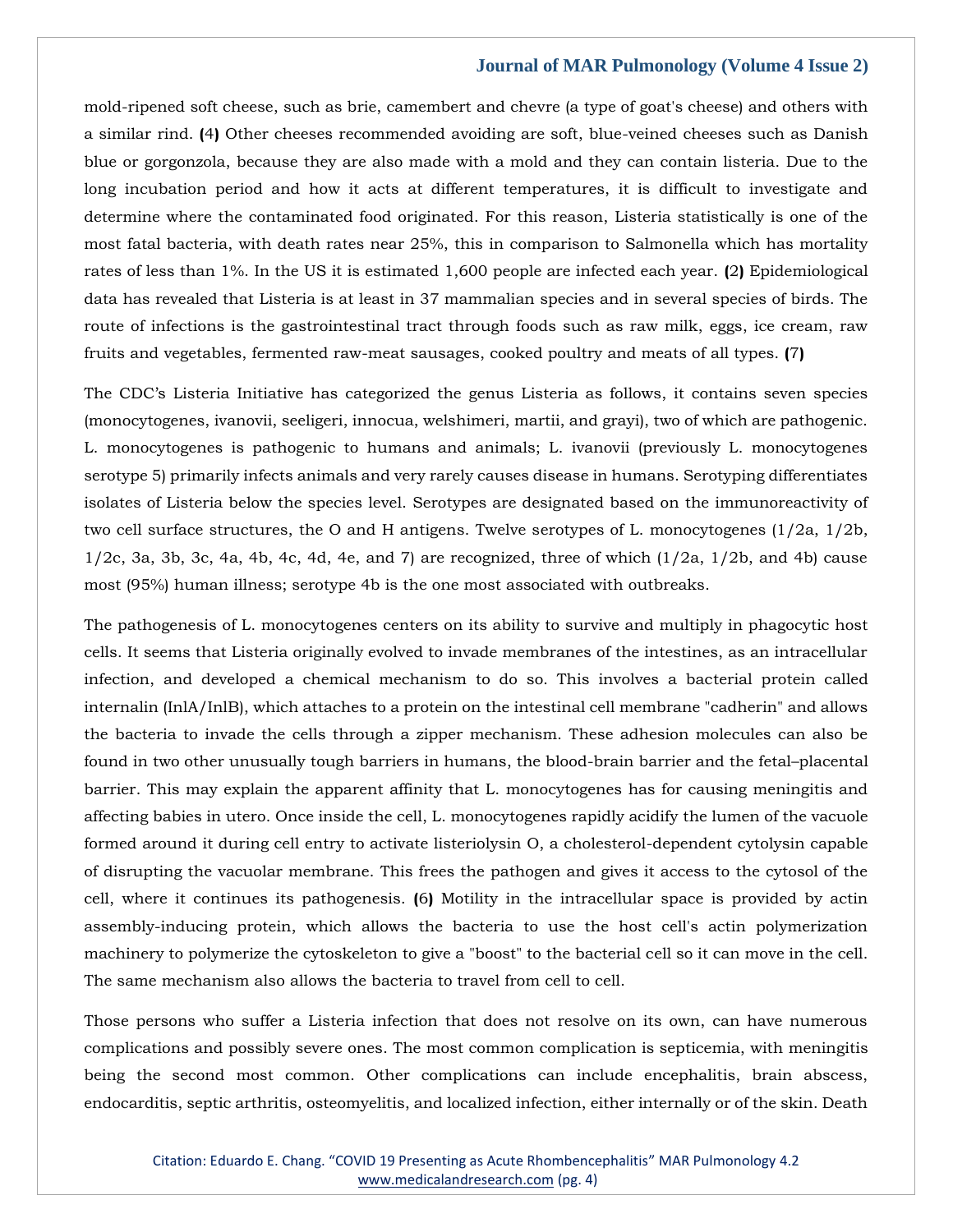is the most severe consequence of listeriosis, and it is tragically common. The CDC has estimated that Listeria monocytogenes is the third leading cause of death from foodborne illness. Based on 2018 FoodNet surveillance data, 96% of 126 Listeria cases ended up in the hospital, the highest hospitalization rate for pathogenic bacterial infection. This data showed a fatality rate of 21%. According to the FDA, case-fatality rate increases substantially based on complications, possibly reaching rates of 70% in cases with listerial meningitis, 50% in septicemia cases, and over 80% for perinatal/neonatal infections. Johns Hopkins cites the following about the outcomes with invasive disease: in pregnancy: ~20-25% have fetal loss (especially before 29 weeks), with a CNS infection: ~30% mortality and with bloodstream infection: ~45% mortality.

Listeria is anaerobic and facultatively anaerobic, motile, beta-hemolytic, non–spore-forming, a short, gram-positive rod that exhibits characteristic tumbling motility by light microscopy. Listeria produces a characteristic appearance on blood agar with small zones of clear beta-hemolysis around each colony. Listeria grows well at refrigeration temperatures (4° to 10°C). To review, the primary habitat of Listeria is the soil and decaying vegetable matter. Most Listeria infections in adults are thought to result from oral ingestion and subsequent intestinal mucosal penetration and systemic infection. The binding of listerial internals (Inl) to E-cadherin, a host cell adhesion factor, or Met (c-Met), hepatocyte growth factor. This binding activates certain Rho-GTPases, which subsequently bind and stabilize the Wiskott Aldrich syndrome protein (WAsp). WAsp can then bind the Arp2/3 complex and serve as an actin nucleation point. Subsequent actin polymerization creates a "phagocytic cup", an actin-based structure normally formed around foreign materials by phagocytes before endocytosis. The net effect of internalin binding is to exploit the junction-forming apparatus of the host into internalizing the bacterium. L. monocytogenes can also invade phagocytic cells (e.g., macrophages), but requires only internalin for invasion of nonphagocytic cells. Following internalization, the bacterium must escape from the vacuole/phagosome before fusion with a lysosome can occur. Three main virulence factors that allow the bacterium to escape are listeriolysin O (LLO-encoded by hly) phospholipase A (encoded by plcA) and phospholipase B (plcB). **(**5,6**)** Secretion of LLO and PlcA disrupts the vacuolar membrane and allows the bacterium to escape into the cytoplasm, where it then proliferates. Once in the cytoplasm, L. monocytogenes exploits host actin for the second time. ActA proteins associated with the old bacterial cell pole (being a bacillus, L. monocytogenes septates in the middle of the cell, thus has one new pole and one old pole) are capable of binding the Arp2/3 complex, thereby inducing actin nucleation at a specific area of the bacterial cell surface. Actin polymerization then propels the bacterium unidirectionally into the host cell membrane. The protrusion formed may then be internalized by a neighboring cell, forming a double-membrane vacuole from which the bacterium must escape using LLO and PlcB. This mode of direct cell-to-cell spread involves a cellular mechanism known as paracytophagy. **(**5**)**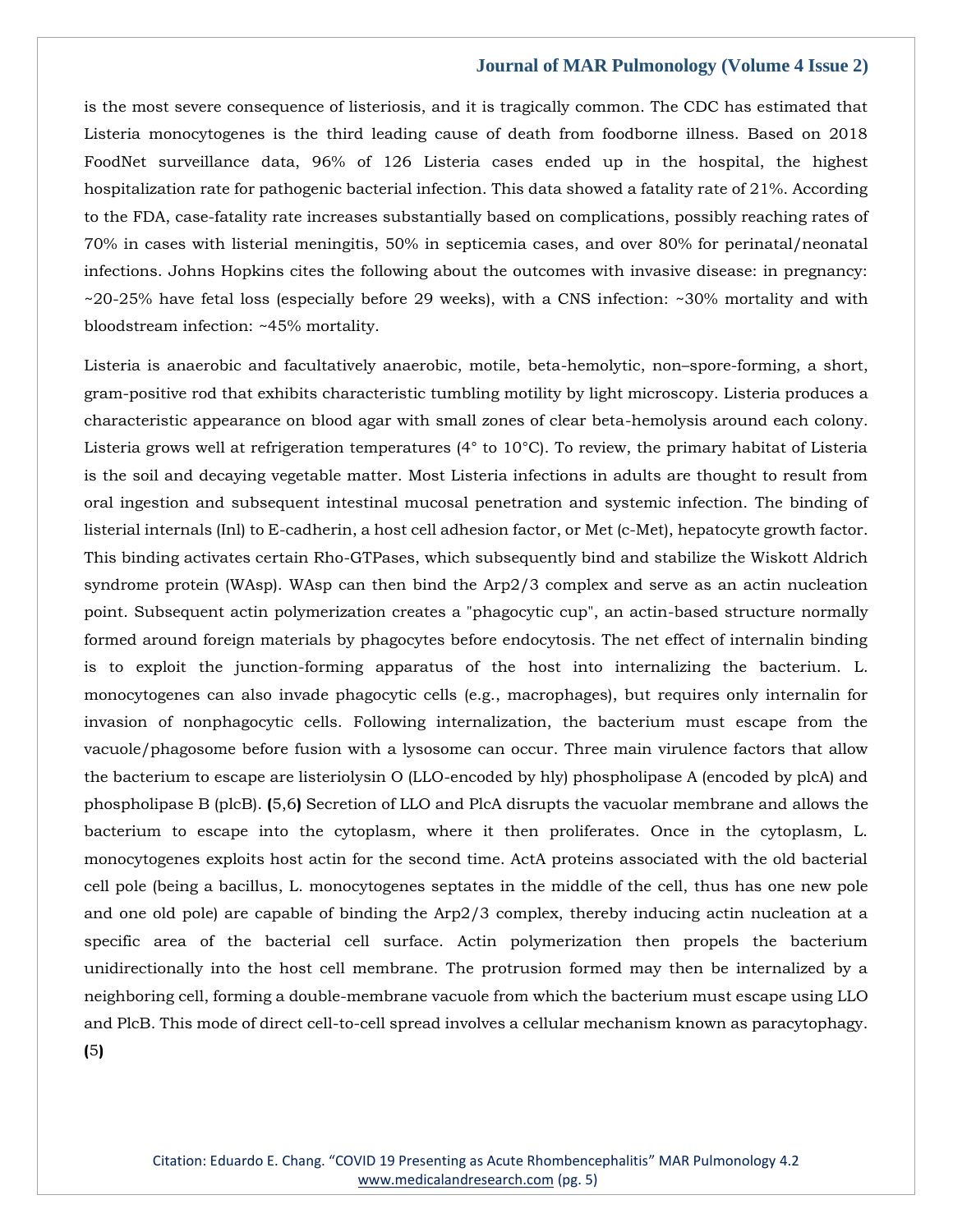The empiric treatment **(**12**)** for listeriosis is through IV medication and with the patient hospitalized under close observation. Patients with meningitis are treated with Ampicillin 2gm IV q4-6h (or penicillin G 4 MU IV q4h) + gentamicin 1.7mg/kg IV q8h  $x \ge 3$ wks. For bacteremia (without meningitis): use meningitis options x 2wks, unless immunocompromised, in which case longer therapy may be necessary. For brain abscess, rhombencephalitis or cerebritis: use meningitis options x 4-6 wks or longer.

## **Conclusion**

The Novel SARS-CoV-2, COVID 19 infection has caused over 5 million deaths worldwide and many millions of infected patients per day in the world. This case is an example of a rare presentation of a common bacterium that causes food-borne illness. This patient had an increased BMI> 30, and we suspect possible diabetes. His origin from Mexico and his predilection for cheeses and fruits from the region and lack of vaccine put him at a higher probability of developing listeriosis. Unfortunately, his presentation with acute COVID hypoxic respiratory failure mimics many other symptoms that may have been caused by listeria. His lumbar puncture, MRI and positive blood culture were the keys to making the diagnosis.

Treatment of secondary infection and a high level of suspicion for concomitant diseases and infection is warranted. No practical guideline exists to prevent this patient from getting listeriosis. We have discussed some of the Guidelines for listeriosis prevention. But further studies are warranted to prevent further demise from this rare complication.

COVID -19 can cause a significant amount of inflammation and compromise the immune system. This case is an example of a rare presentation of a food disease that already has high mortality without COVID. The MRI showed a significant brainstem infarct. The patient was a Hispanic male with a family that came to visit from Mexico. He ate cheeses and fruits from his hometown. Reviewed symptoms he did have a fever, upper respiratory infection and headaches in his prodromal phase. He was diagnosed with COVID and subsequently developed respiratory failure. His blood cultures returned as positive on day 5 of hospitalization. Listeria and lumbar puncture confirmed the lymphocytic pleocytosis consistent with the MRI, history and culture. This patient was non vaccinated but also had a BMI of 30, making him obese and pre-diabetic. His CRP was elevated, and other inflammatory markers were consistent with COVID 19 respiratory failure. Liver function test, rnal function and urinalyses were normal. Serologies for West Nile, HIV 1 and 2, and RPR were negative.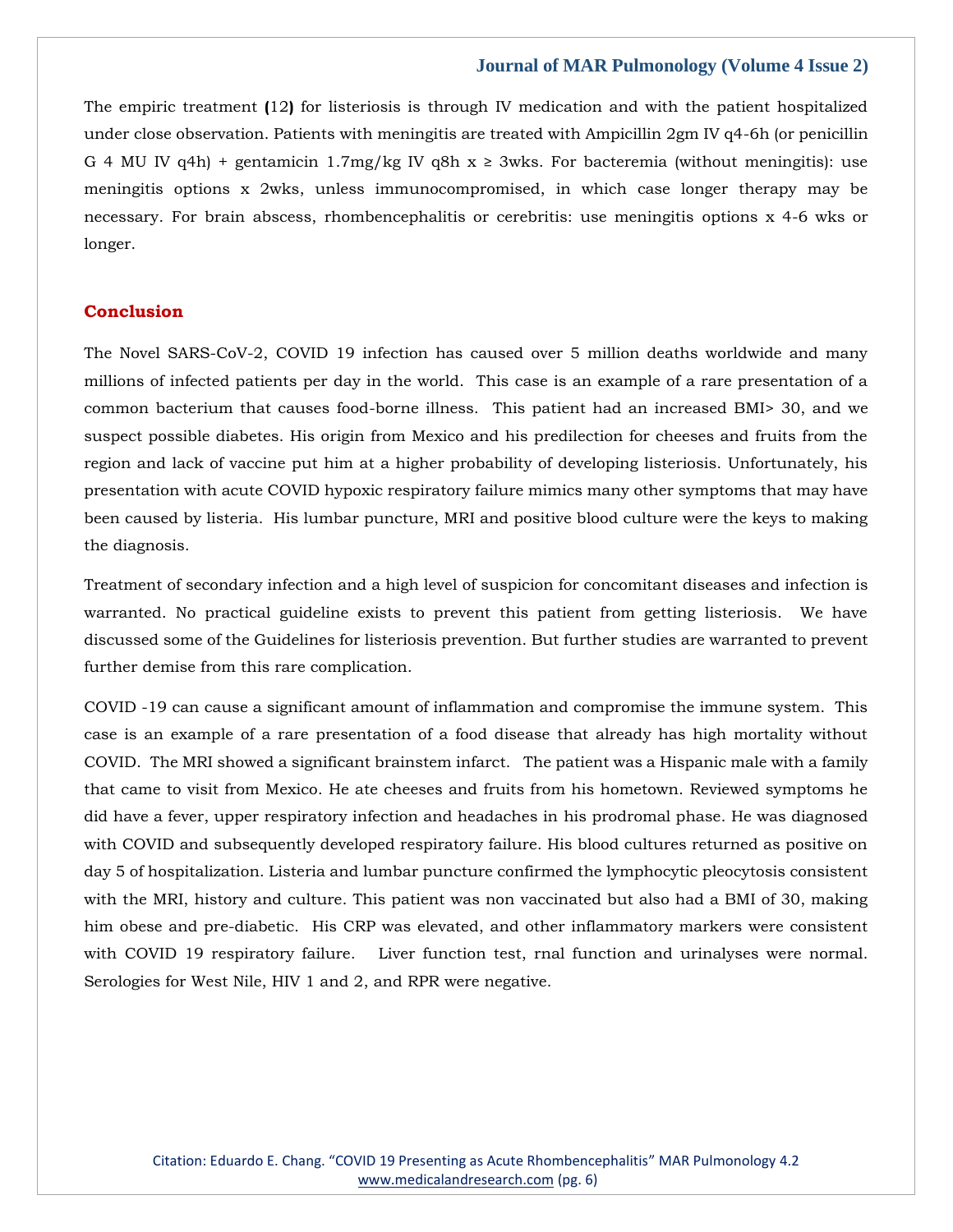

**Figure 1:** Grams Stain showing a gram-positive non-Spore Forming Road in a Lung Sample.

## **References**

1."Listeriosis (Listeria infection)". www.health.ny.gov. Retrieved 2015-11-16.

2. "CDC - Sources - Listeriosis". www.cdc.gov. Retrieved 2015-11-16.

3[.Farber JM, Peterkin PI \(September 1991\). "Listeria monocytogenes, a food-borne pathogen".](https://www.google.com/search?q=Listeria+monocytogenes%2C+a+food-borne+pathogen&oq=Listeria+monocytogenes%2C+a+food-borne+pathogen&aqs=chrome..69i57j46i512j0i22i30l2.464j0j7&sourceid=chrome&ie=UTF-8)  Microbiological Reviews. 55 (3): 476–[511. PMC 372831. PMID 1943998.](https://www.google.com/search?q=Listeria+monocytogenes%2C+a+food-borne+pathogen&oq=Listeria+monocytogenes%2C+a+food-borne+pathogen&aqs=chrome..69i57j46i512j0i22i30l2.464j0j7&sourceid=chrome&ie=UTF-8)

Citation: Eduardo E. Chang. "COVID 19 Presenting as Acute Rhombencephalitis" MAR Pulmonology 4.2 [www.medicalandresearch.com](http://www.medicalandresearch.com/) (pg. 7)